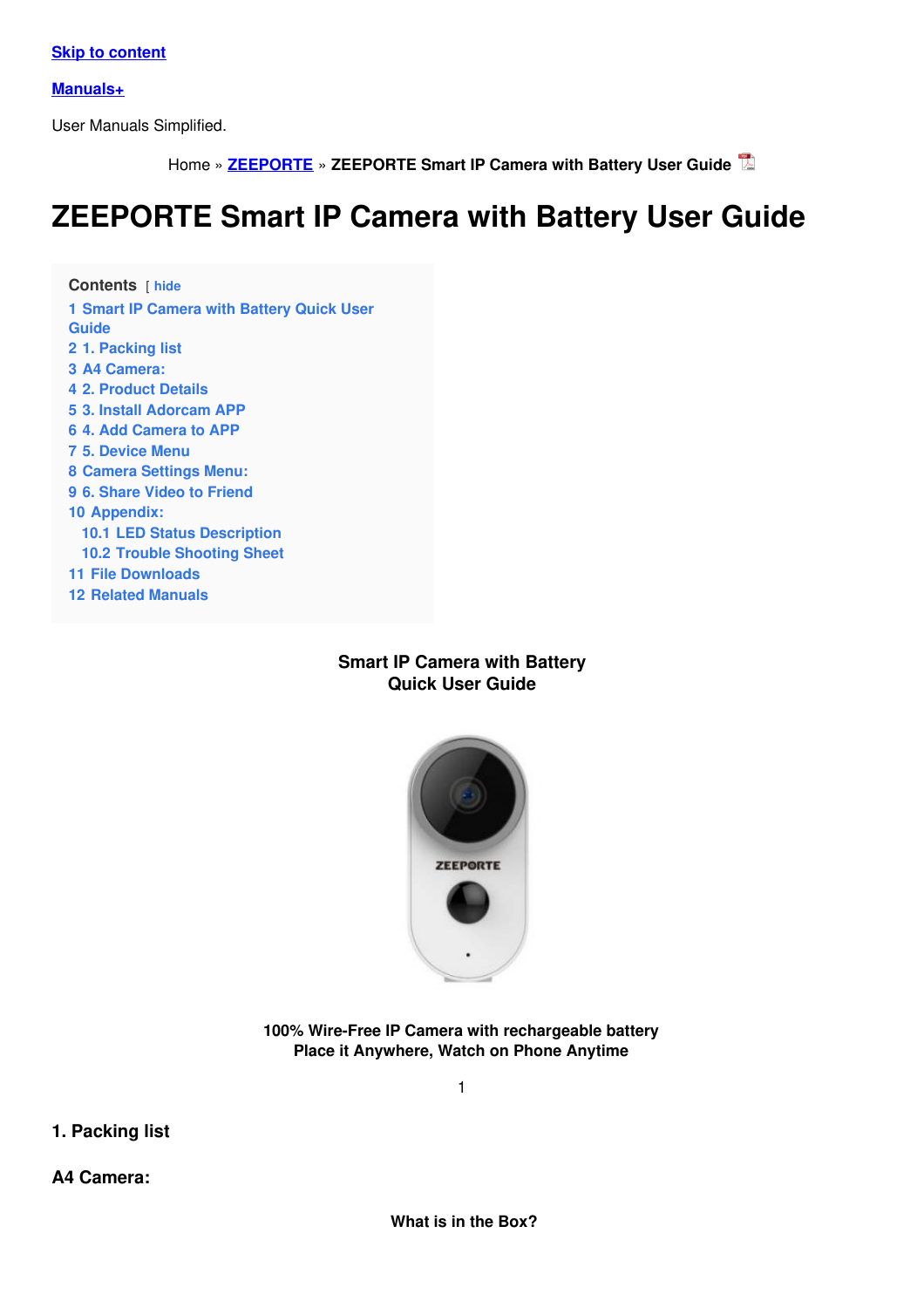





**Battery Camera Bracket Screw Set**



**Smart WIFI Battery Camera** Quick User Guide

**USB Cable Quick User Guide**

**1x camera, 1x bracket, 1x screws 1x USB cable, 1x Quick User Guide**

3

## <span id="page-1-0"></span>**2. Product Details**



PIR, Lens, IR Leds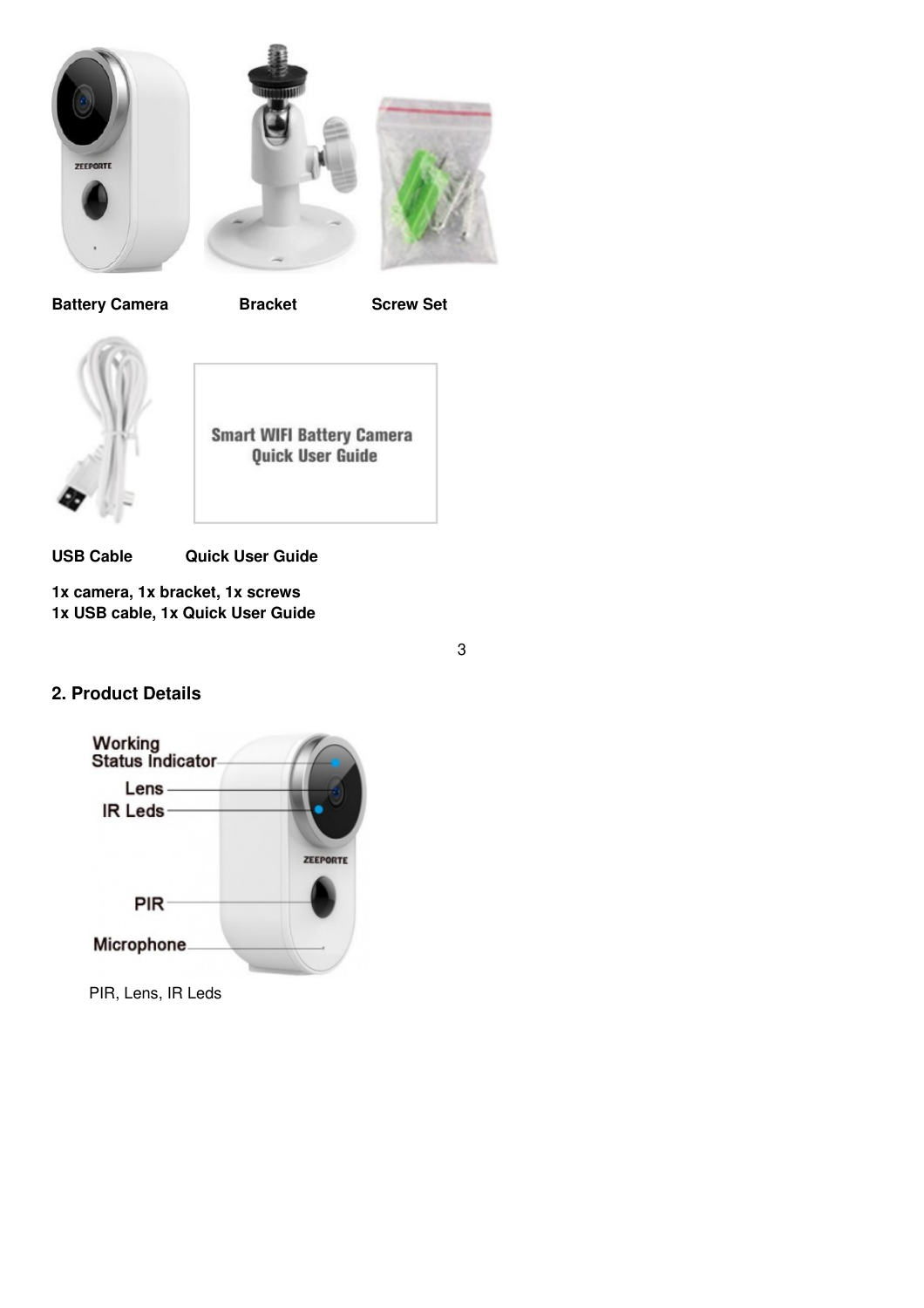

## <span id="page-2-0"></span>**3. Install Adorcam APP**

3.1 Search "Adorcam" in App store or google play store, or scan below QR Code to download and install on **smart phone.**

4



#### **NOTE: Please allow below 2 permissions when first running App.**

1.Allow Adorcam use mobile cellular data and wireless LAN (Function: If not allowed, it will be failed to add IP camera).

2.Allow Adorcam to get system push message permissions (Function: When the camera triggers motion detection or audible alarm, the phone can receive alarm push).



#### **3.2 Register Account:**

New users need to register by e-mail, click "Register" , follow the steps to complete the registration of the account, and log in.

5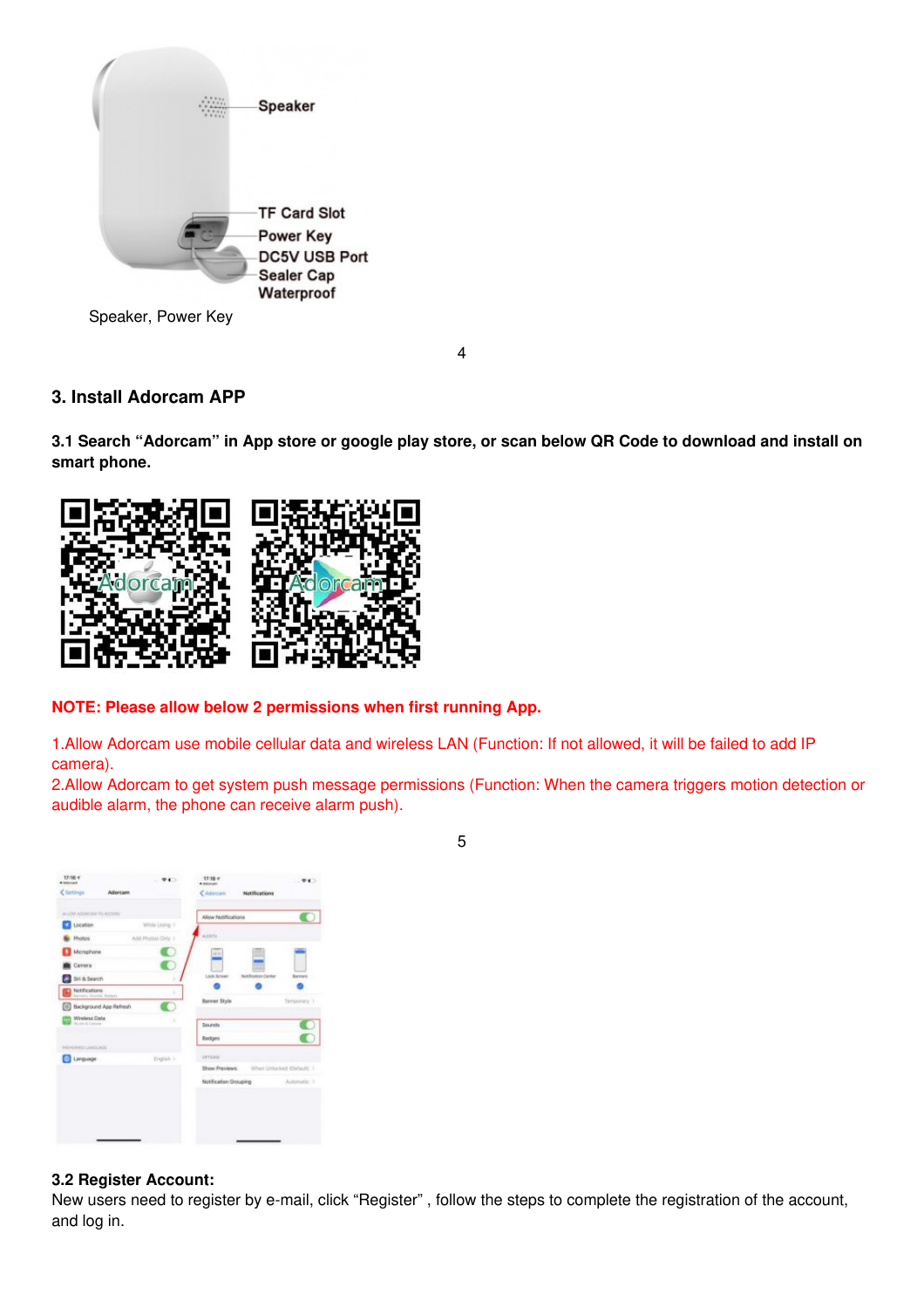## <span id="page-3-0"></span>**4. Add Camera to APP**

#### **4.1 Insert TF card**

Please insert a TF card to record videos when motion detected and playback. (card not included, supports 128GB Max.)

#### **4.2 Power on the camera**

Press and hold on the Power Button for 5 seconds to Turn on Camera (if it can not power on, please plug in DC5V 1A/2A phone adapter to charge 15min first). **Power adapter is not included in packing list.**



#### **NOTE: Ensure the indicator light slowly flashing in RED before setup WiFi.**

#### **4.3 Setup Wi-Fi**

4.3.1 Bring the camera and phone to the router within 1 to 3 feet (30 to 100 cm) and connect wifi.



**NOTE: Please note camera only works under 2.4G Wi-Fi, not supports 5G Wi-Fi.**

7

4.3.2 Run Adorcam App, Click "Add Device" and select "Battery Camera".

4.3.3 Select 2.4Ghz WiFi SSID and input password, tap "Connection"

4.3.4 Follow the "Operation Guide" on App, aim the lens of the camera directly to the QR code at a distance of 5-8 inches. A tone will be heard when successfully scanned.



4.3.5 After the device recognizes the QR code, it will sound a tone, if heard it, then tap "Hear a tone" and waiting for "Connect Network".

4.3.6 After successfully connected the network, you can name the camera, and find a good mounting spot according to the wifi signal strength, then click "Finish" and it will jump to device list. Select one camera and play it, then you can watch the real-time video.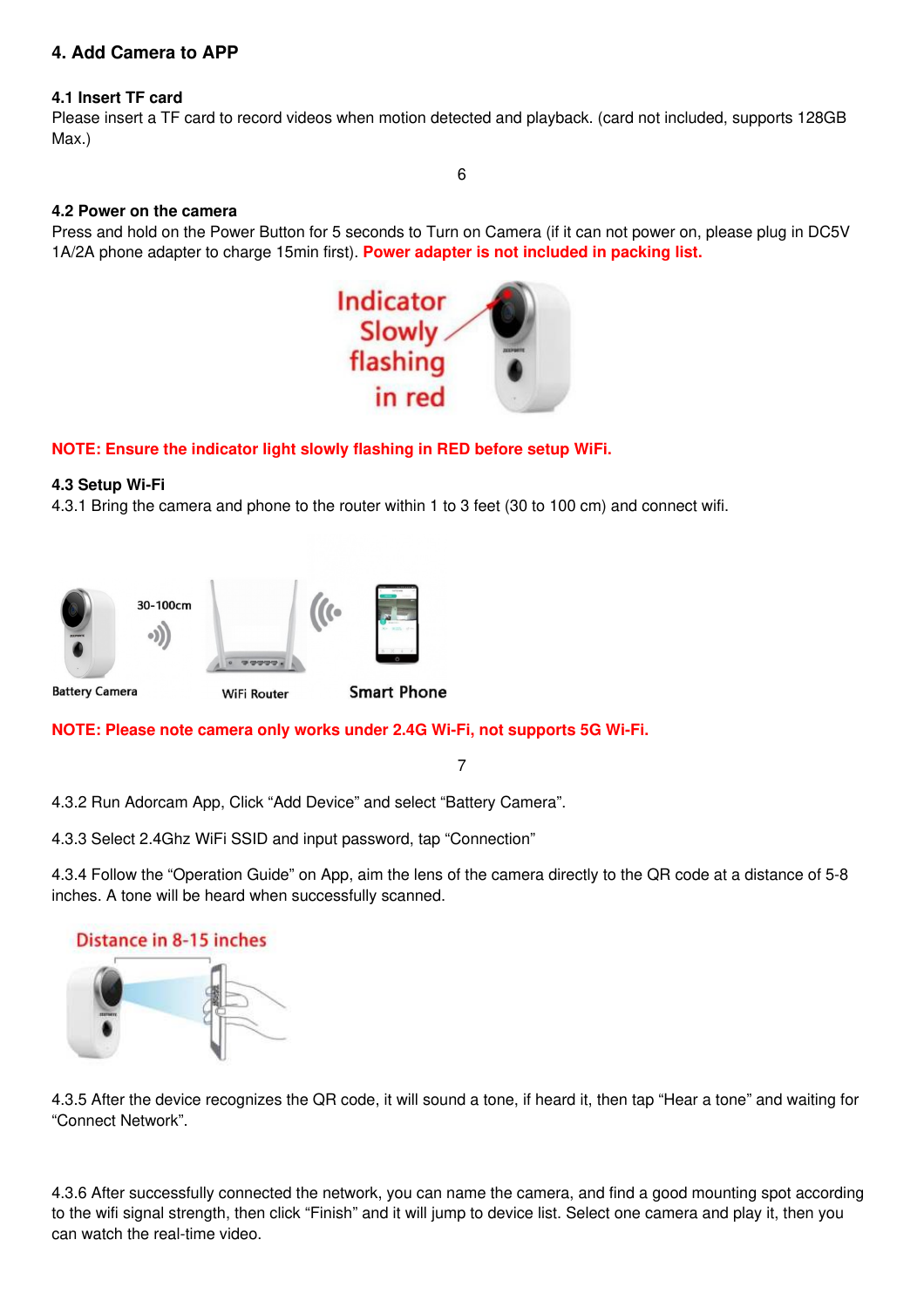

#### Tips:

- 1. Please select 2.4G HZ WiFi
- 2. Does not support 5G HZ WiFi
- 3. Move the camera closer to the wireless router to ensure a good wireless signal

|        | Connection             |    |     |
|--------|------------------------|----|-----|
| 23:027 | <b>Operation Guide</b> |    | … ร |
|        | 15-25cm<br>$5-8$ in    | 88 |     |

Please remove the protective film on the camera lens and keep the lens clean.

Tape Next to generate a QR code.

Aim the lens of the camera directly at the QR codeat at a distance of 5-8 inches.

9

A tone will be heard when successfully scanned.

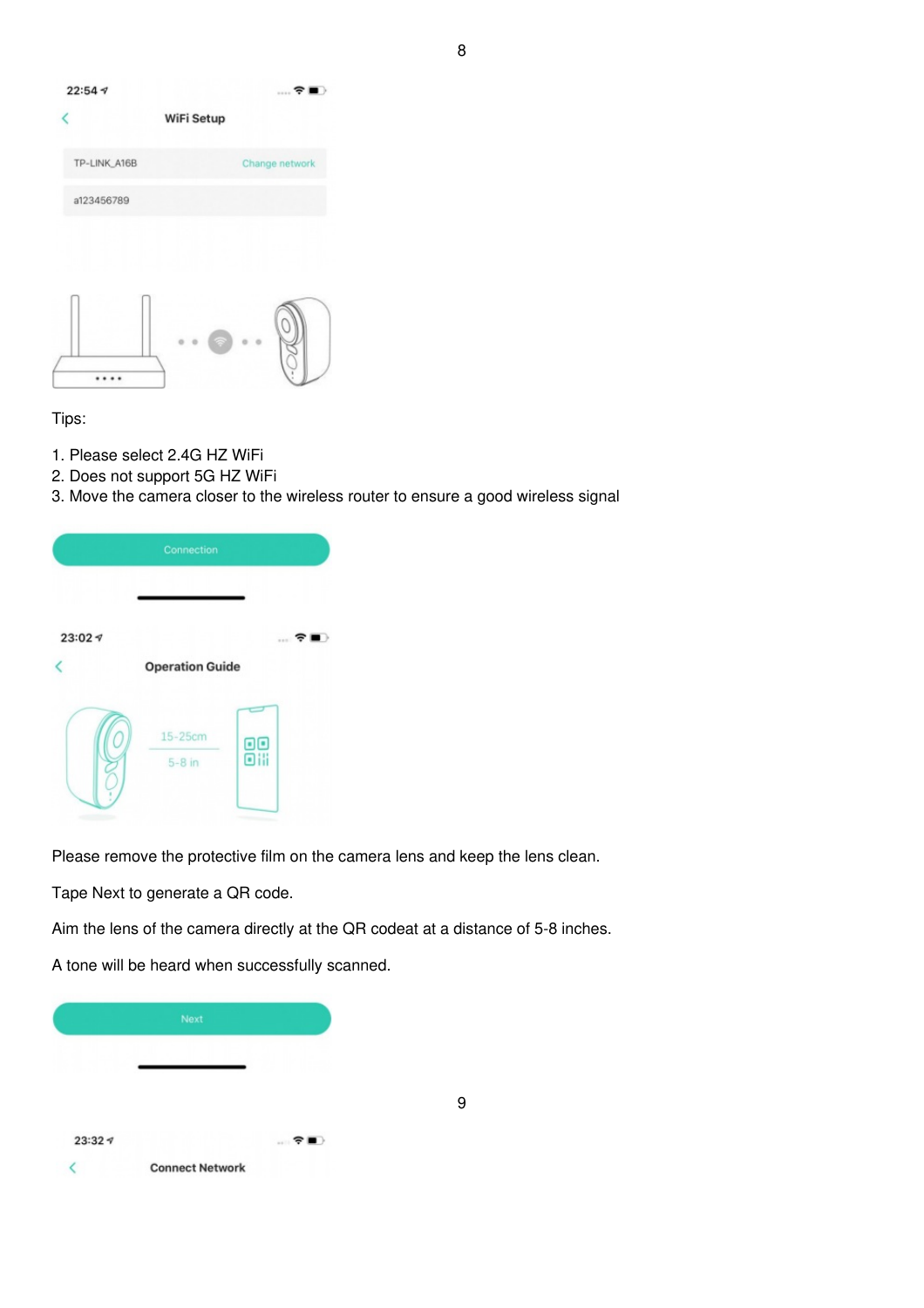

The network is connecting, please be patient.

Tips:

- If the network connection is unsuccessful:
- 1. Please check if the WiFi username and password are correct, and then generate new QR code to scan again
- 2. Move the camera closer to the wireless network router
- 3. If it is still unsuccessful, please press the power button twice to reset the camera and try again

| 23:227 |                           | $\blacksquare$ $\mathcal{R}$ $\blacksquare$ |
|--------|---------------------------|---------------------------------------------|
|        | Find a good mounting spot |                                             |

Take the camera and your smart phone to the location you want to mount the camera to check the strength of the WiFi Signal.

WiFi Signal Strength:



The current location is good to mount the camera



10

#### <span id="page-5-0"></span>**5. Device Menu**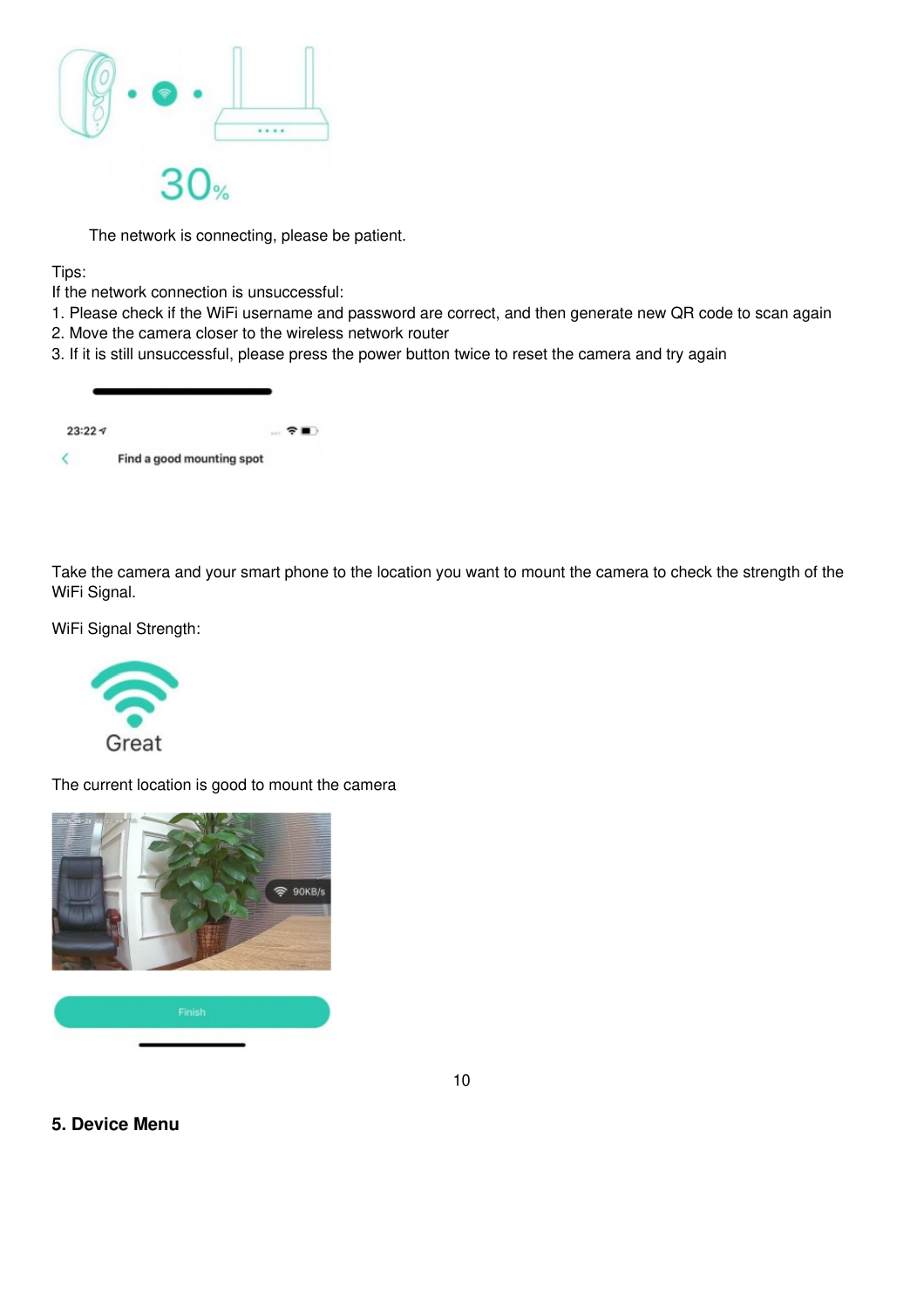<span id="page-6-0"></span>

- 
- **1. Play**
- **2. Share**
- **3. Snoone Alerts**
- **4. Playback**
- **5. Settings**
- **6. Camera Name**
- **7.Battery Volume**
- **8.WiFi Signal**



**9. Disarm Mode**

- **10. Motion Detection Off**
- **11. Camera Time**
- **12. Messages**
- **13. Help**
- **14. About app**
- **15. Devices**



**16. Events 17. Security**

**18. Explore**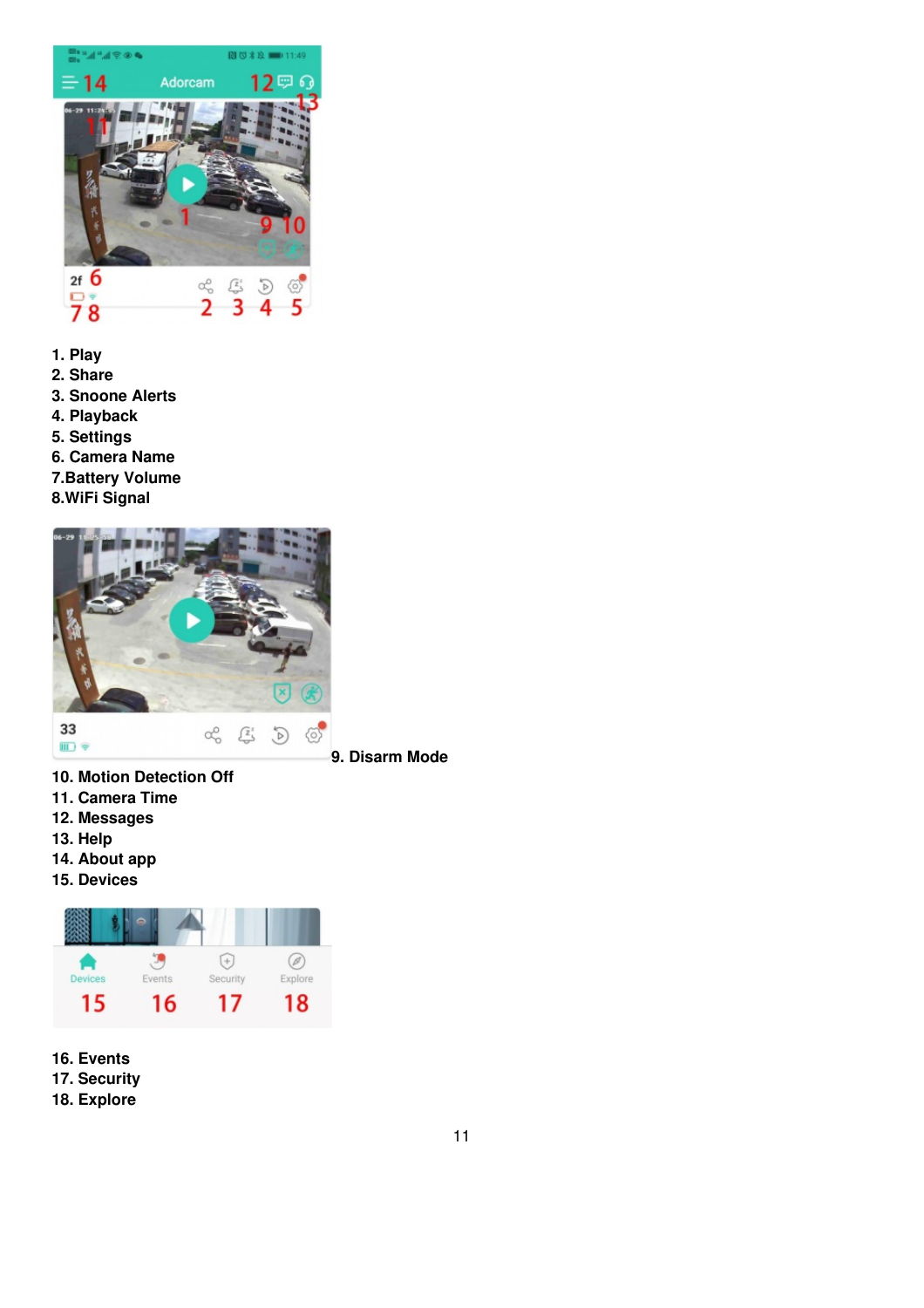

- **19. Bit rate 20. Record 21. Snaphot 22. Hold & Speak 23. Audio 24. Menu 25. Events 26. Night Vision 27. Sound Alarm 28. Settings**
- **29. Close**

## <span id="page-7-0"></span>**Camera Settings Menu:**

12



**1 Battery Volume 2 Camera Name 3 WiFi**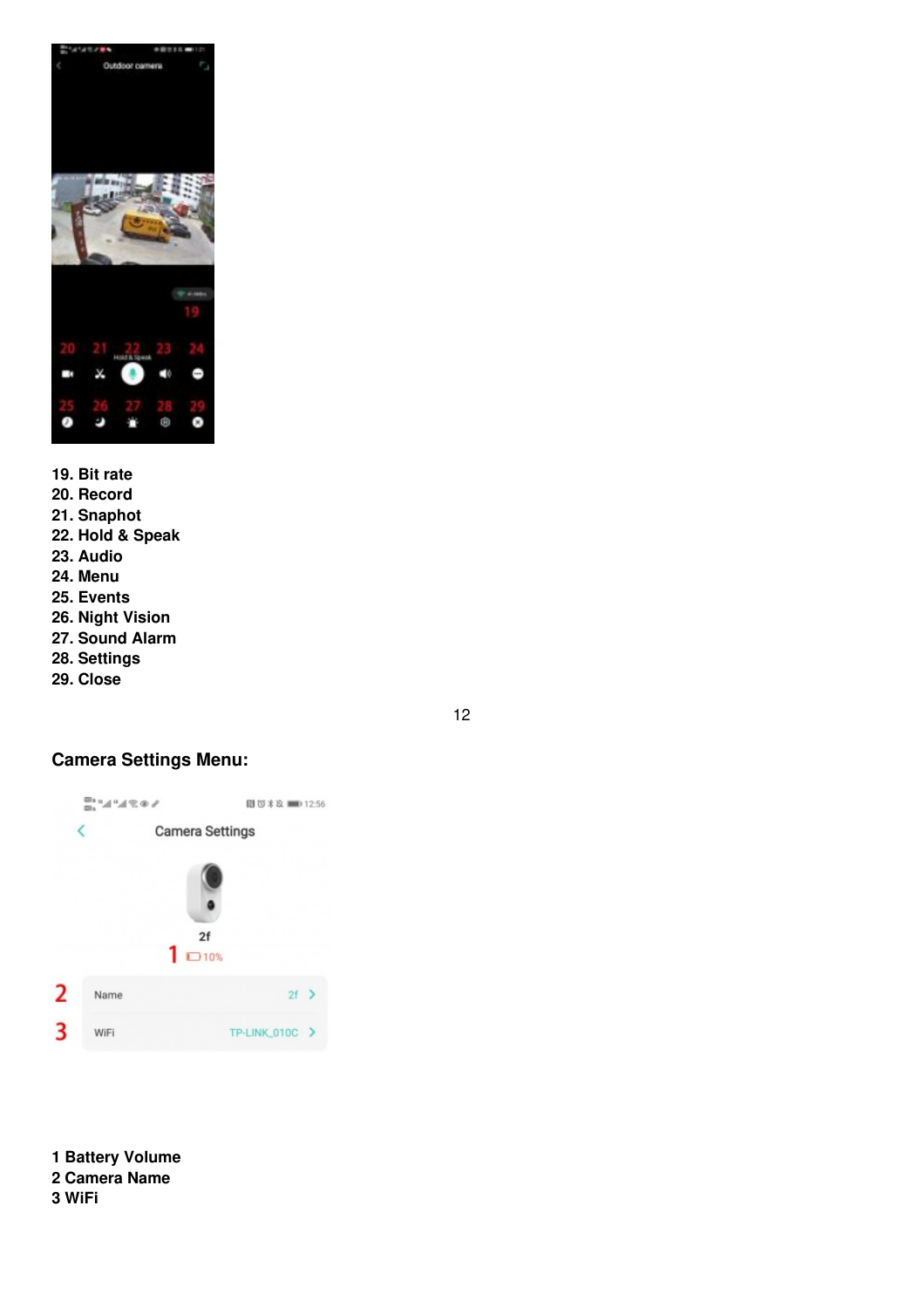

**Remove Device**

#### <span id="page-8-0"></span>**6. Share Video to Friend**

Click share icon or option and select permission and select connected cameras and input the friend's account to share.

**NOTE: Firstly ensure Friend's account has already registered in Adorcam app**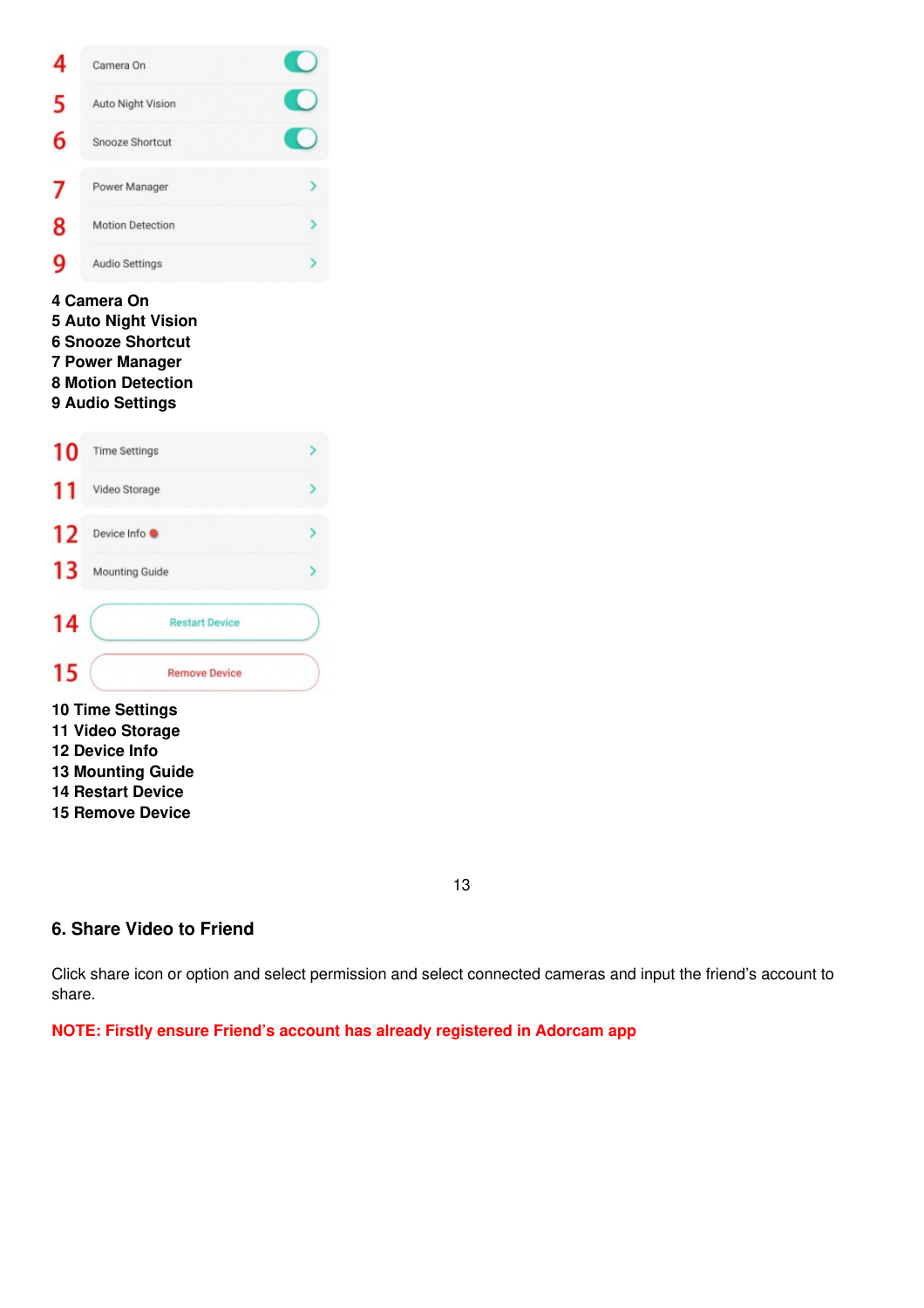

14

 $\overline{\textbf{<}}$ Share Cancel  $\overline{\overline{}}$ Share Cancel Select the devices you want to share Enter the email address you want to share.  $\ddot{\bullet}$  $\circledR$  $2f$  $\blacktriangledown$ support@adorcam.com  $\ddot{\cdot}$  $\overline{\mathbf{v}}$ 33  $A3$  $\overline{\mathsf{v}}$ 



<span id="page-9-0"></span>**Appendix:**

<span id="page-9-1"></span>**LED Status Description**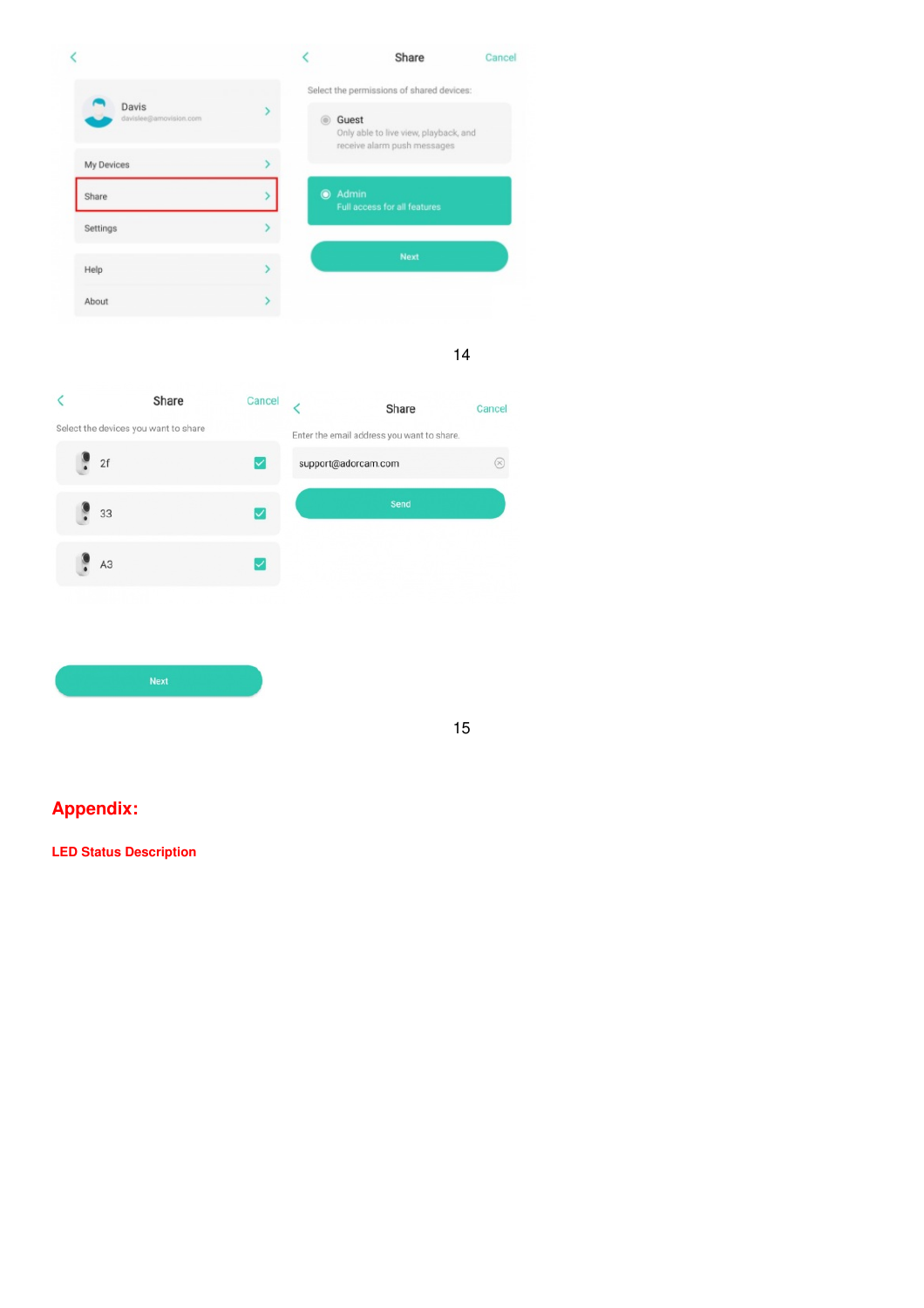| No.            | <b>Indicator description</b>                                 | <b>Camera status</b>                |
|----------------|--------------------------------------------------------------|-------------------------------------|
| 1              | <b>No light</b>                                              | Sleep / shutdown                    |
| $\overline{2}$ | <b>Red light solid on</b>                                    | In charging                         |
| 3              | Red light flashes slowly (once every second)                 | <b>Awaiting for WiFi connection</b> |
| 4              | Fast red light (multiple times a second)                     | <b>WiFi connecting</b>              |
| 5              | <b>Blue light solid on</b>                                   | <b>Alarm recording</b>              |
| 6              | <b>Blue light flashes slowly (once every two</b><br>seconds) | <b>Camera in live view status</b>   |
| 7              | Blue light flashes quickly (multiple times a<br>second)      | <b>Upgrading status</b>             |
|                | $\overline{ }$                                               |                                     |

16

<span id="page-10-0"></span>**Trouble Shooting Sheet**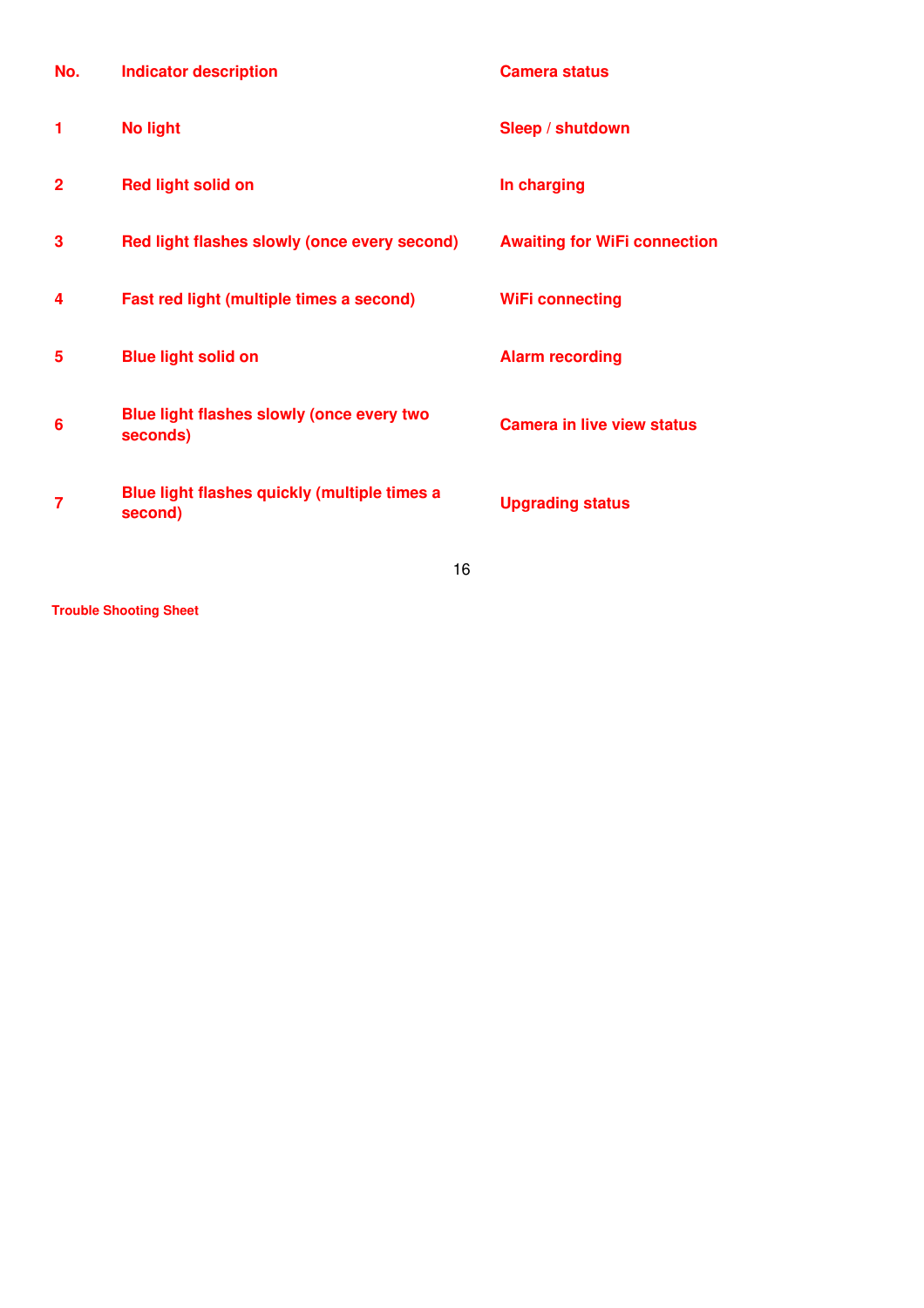| No.            | <b>Description</b>                     | <b>Solution and operation</b>                                                                                                                                    |
|----------------|----------------------------------------|------------------------------------------------------------------------------------------------------------------------------------------------------------------|
| 1              | <b>Unable to connect</b>               | 1) Check your WiFi name and password<br>2) Ensure your WiFi is 2.4G HZ, not the 5G HZ WiFi.<br>3) Ensure your camera and phone close to router                   |
| $\overline{2}$ | <b>Reset</b>                           | 1) Press and power button twice Hear one tone.<br>2) Red light turns to flash slowly                                                                             |
| 3              | Change to a new<br><b>Network</b>      | 1) If camera is online, you can select one new WiFi,<br>input password to change;<br>2) If camera is not online, reset the camera and connect<br>it to new wifi. |
| 4              | <b>Failed to add Device</b>            | Please enable Adorcam app cellular data on in mobile<br><b>settings</b>                                                                                          |
| 5              | <b>No Alarm Push</b>                   | Please enable Adorcam app notification in mobile<br><b>settings</b>                                                                                              |
| 6              | <b>No Alarm Video</b><br><b>Record</b> | <b>Please insert TF Card</b>                                                                                                                                     |
|                |                                        | 17                                                                                                                                                               |

## **FAQ:**

- 1. Battery Camera doesn't support 7/24 constantly recording, only supports events recording when sensor human body motion detection.
- 2. Battery camera doesn't support any PC S/W or browser.
- 3. Battery Camera doesn't support 5G Wi-Fi
- 4. Battery Camera charging supports DC5V 1A/2A plug. fully charged time: 5-6 hours